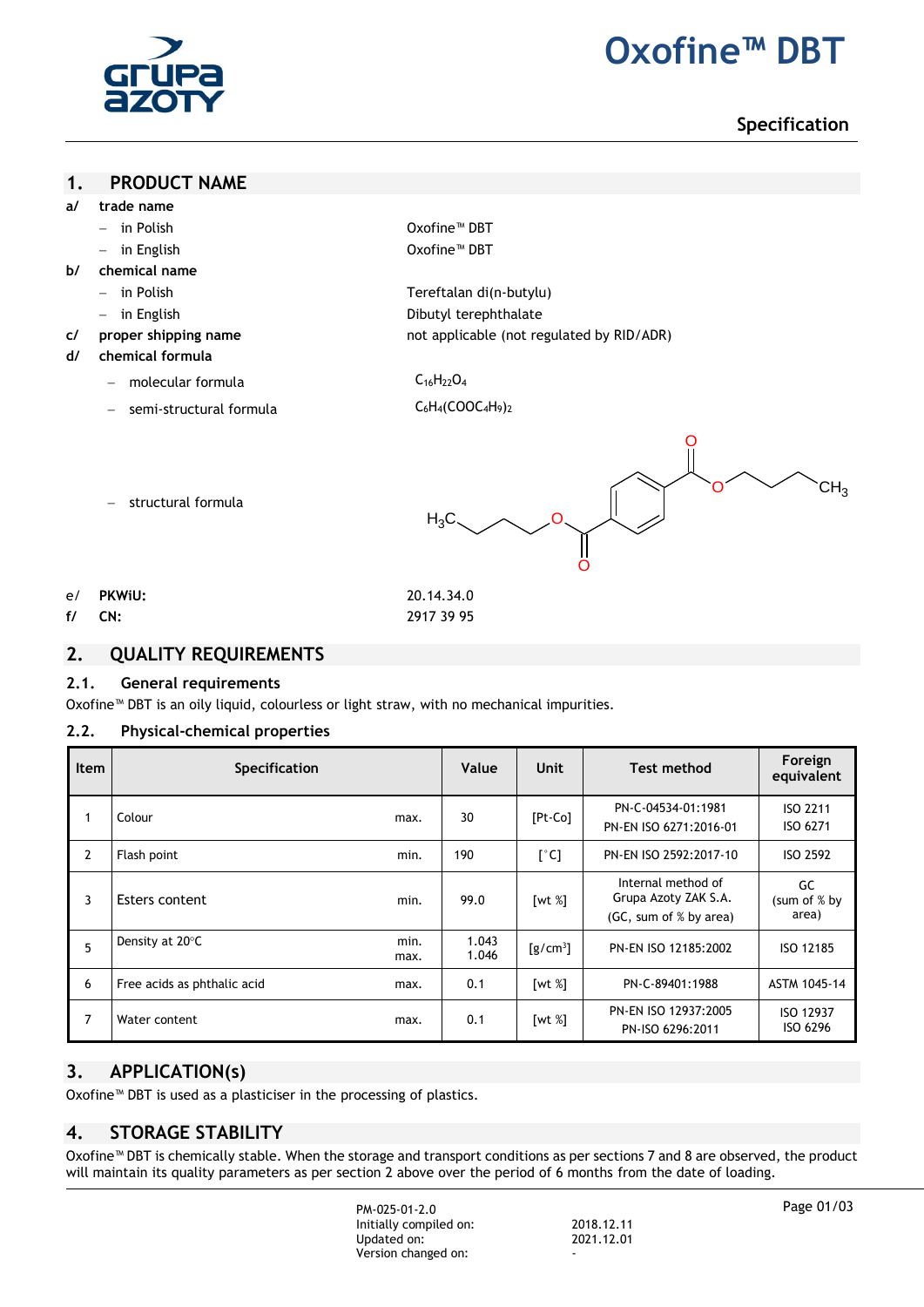# **1. Oxofine™ DBT**



# **5. QUALITY DOCUMENT**

Unless the client's order (or contract) demands otherwise, each shipment of the product shall be provided with the quality certificate to evidence that the product quality parameters satisfy the requirements listed in this Specification.

At temperatures below 20°C, crystallization of the product may occur. Crystallization and subsequent melting does not affect the quality of the product, but can lead to damage to the packaging or means of transport.

### **6. PACKING**

#### **6.1. General requirements**

Oxofine™ DBT is loaded into steel rail tankers, tank containers and road tankers. It is necessary to ensure the temperature of the product during transport above 20°C.

Other types of containers are also allowable if they protect the product sufficiently to maintain its quality and if they provide safety in transport, storage, handling and use. In that case, the client should:

- Submit the valid certificate which permits the use of that type of containers in storage and transport, or his own statement in writing on the subject.
- Place marking on the containers, in accordance with applicable regulations.

#### **6.2. Labelling applicable for client's unit containers**

- **a/ According to Regulation (EC) № 1272/2008:**
	- Not applicable Oxofine™ DBT /dibutyl terephthalate/ is not classified as dangerous by CLP/GHS regulations.
- **b/ According to RID/ADR:**
	- Not applicable Oxofine™ DBT /dibutyl terephthalate/ is not classified as dangerous by RID/ADR.

#### **c/ Inscription**

- "Spent packages must be transferred to an authorised waste collecting company."
- **d/ Additional labelling required by national/local legislation**

#### **7. STORAGE**

#### **7.1. Requirements for warehouses**

- Local exhaust ventilation systems, to eliminate vapours from the places of their emission, and general ventilation systems in rooms.
- Protection against accumulation of static electricity ignition of organic vapours may be initiated by any static discharge.
- Liquid-impervious floors which make it possible to collect the spilled material and prevent its entry to the sewage system.
- The storage rooms should be cool and dry.

#### **7.2. Storage conditions**

- Keep away from ignition sources No smoking.
- Keep container tightly closed, in cool and well ventilated places.
- Handle and open containers with care.
- Containers and tanks must be properly marked.
- Containers and tanks must be made of the materials which are resistant to the product attack.
- Hand-operated/portable fire-fighting equipment should be available in storage rooms.
- $-$  Ensure a minimum storage temperature of 20 $^{\circ}$ C

#### **7.3. Recommendations for occupational hygiene**

- Avoid any direct contact with skin, eyes and clothing.
- Wash hands after handling the product.

#### **7.4. Recommendations for joint storage**

Incompatible substances: oxidisers